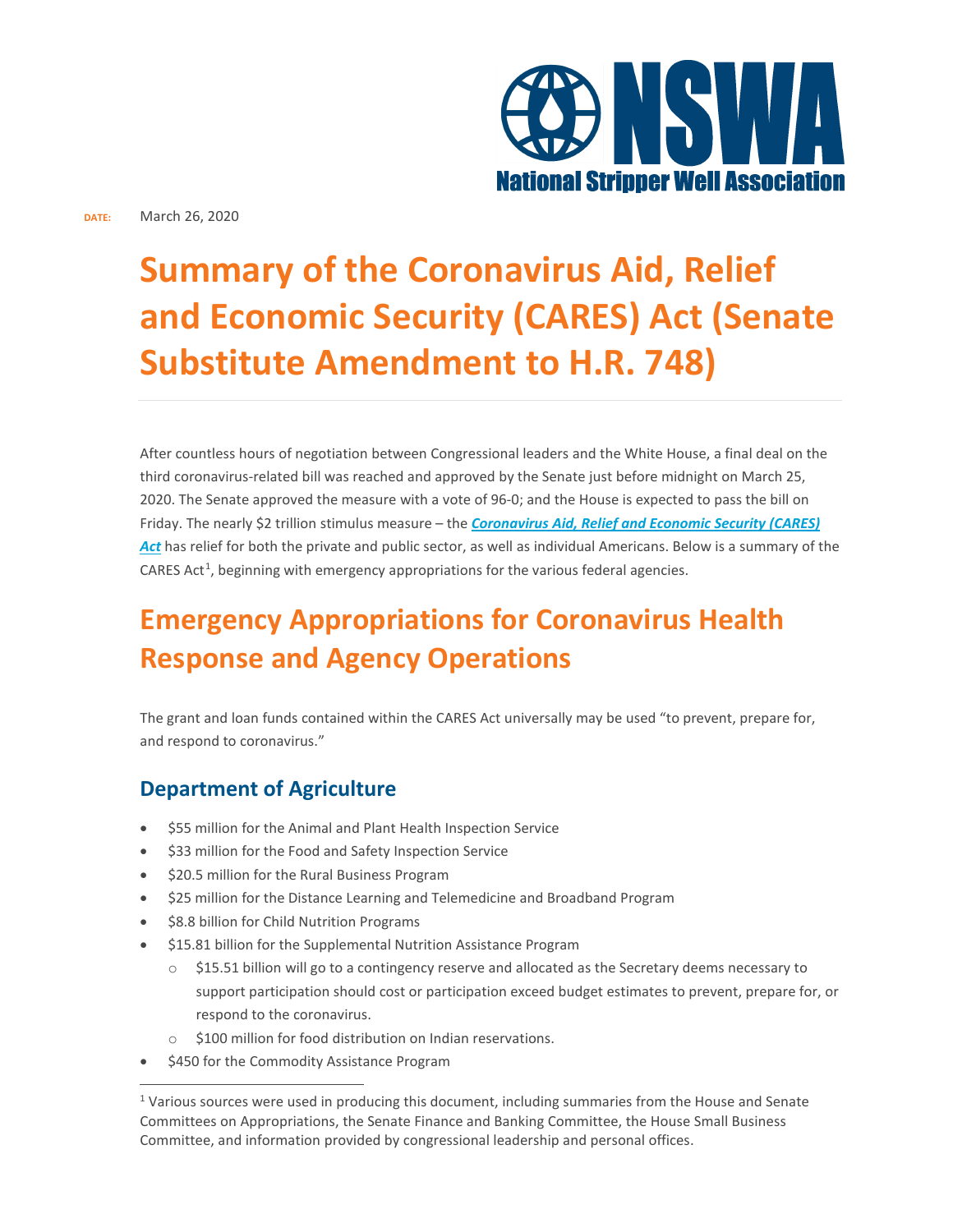

- \$100 million for the ReConnect broadband pilot program
	- o At least 90% of the households to be served by the grant program shall be in a rural area without sufficient access to broadband (defined as 10 Mbps downstream, 1 Mbps upstream). Cannot be utilized by a Rural Utilities Service broadband grantee or loan recipient.
- \$80 million for the Food and Drug Administration, including funds for the development of necessary medical countermeasures and vaccines, advanced manufacturing for medical products, and related activities.

## **Department of Commerce**

- \$1.5 billion for the Economic Development Administration Programs (approximately five times the FY 2020 regular appropriations allocation for EDA). EDA assistance can be used to help rebuild impacted industries such as tourism or manufacturing supply chains, capitalize local funds to provide low-interest loans to businesses of all sizes, and support other locally identified priorities for economic recovery.
- \$20 million for the National Oceanic and Atmospheric Administration
- \$50 million to the 51 Manufacturing Extension Partnership (MEP centers to help small- and medium-sized manufacturers recover from the economic impacts of coronavirus; waives matching requirements for FY 2020.

## **Department of Defense**

- \$746 million for the National Guard Personnel Army, and \$482 million for the National Guard Personnel – Air Force.
- \$1 billion for purchases under the Defense Production Act to increase access to materials necessary for national security and pandemic recovery.
- \$3.8 billion for the Defense Health Program
	- o \$415 million for research, development, test, and evaluation

## **Department of Education**

- \$12 billion in Elementary and Secondary Education formula funding that can be released quickly directly to states, to help schools respond to coronavirus and related school closures, including immediate needs of students and teachers, improving use of education technology, supporting distance education, and making up for lost learning time.
- \$6 billion in Higher Education funding to institutions of higher education to both directly support students facing urgent needs related to coronavirus, and to support institutions as they cope with the immediate effects of coronavirus and school closures. This includes formula funding to all institutions of higher education and targeted funding for those with the greatest need and minority serving institutions, including HBCUs.
- \$2 billion in flexible funding to be allocated by states based on the needs of elementary and schools and institutions of higher education in their state.
- \$40 million for the Student Aid Administration Account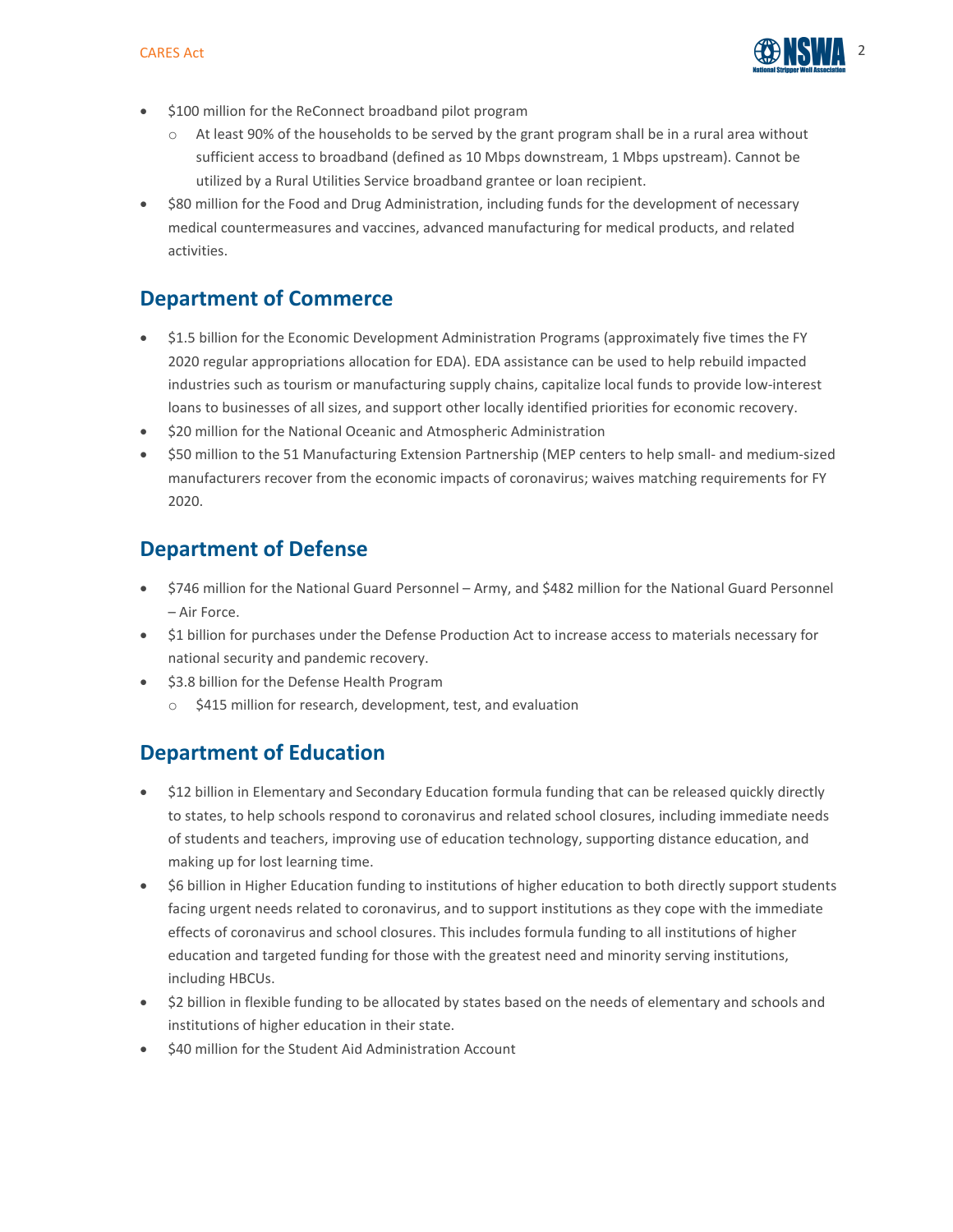

#### **Corporation for Public Broadcasting**

• \$50 million for stabilization grants to maintain programming services and to preserve small and rural public telecommunication stations

#### **Institute for Museum and Library Services**

\$50 million for Grants and Administration

## **Department of Energy**

• \$99.5 million for energy programs related to providing support and access to scientific user facilities in the Office of Science and National Nuclear Security Administration.

## **Department of Health and Human Services**

#### **Centers for Disease Control**

- \$4.3 billion for CDC-Wide Activities and Program Support
	- o Not less than \$1.5 billion shall be available for grants to or cooperative agreements with state or local governments to carry out surveillance, epidemiology, laboratory capacity, infection control, mitigation, communications, and other preparedness and response activities.
		- Not less than \$125 million to tribal entities.
	- o \$500 million remain available for global disease protection and emergency response.
	- o Not less than \$500 million remain available for public health data surveillance and analytics infrastructure modernization.
	- o Funds may be used for grants for the construction, alteration, or renovation of non-Federally owned facilities to improve response capabilities and preparedness at the state and local level.

#### **National Institute of Allergy and Infectious Diseases**

- \$706 million for the National Institute of Allergy and Infectious Diseases
	- o Not less than \$156 million under this heading to be provided for the study of, construction of, demolition of, and acquisition of equipment for, vaccine and infectious diseases research facilities of or used by the National Institute of Health

#### **Substance Abuse and Mental Health Services Administration**

- \$425 million for Health Surveillance and Program Support.
	- o Not less than \$250 million for Certified Community Behavioral Health Clinics.
	- o Not less than \$50 million for suicide prevention programs.

#### **Centers for Medicare and Medicaid Services**

- \$200 million for Program Management Account
	- o Not less than \$100 million for necessary expenses of the survey and certification program, prioritizing nursing home facilities in localities with community transmission of coronavirus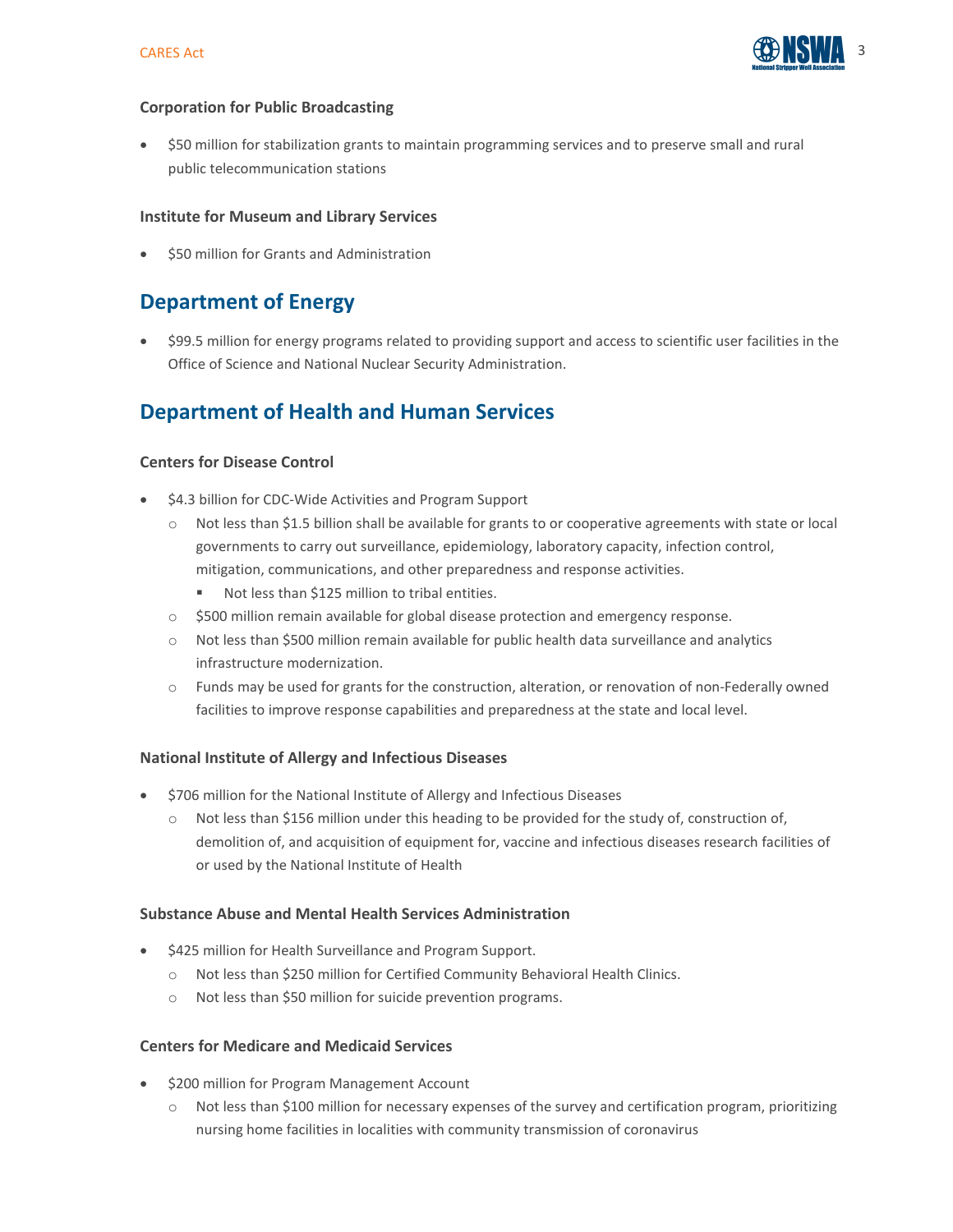

#### **Administration for Children and Families**

- \$3.5 billion for Payment to States for the Childcare and Development Block Grant Program.
- \$1.87 billion for Children and Family Services Programs.
	- o \$750 million for carrying out activities under the Community Services Block Grant Act.
	- o \$250 million for Head Start.
	- o \$2 million for the National Domestic Violence Hotline.
	- o \$50 million for Family Violence Prevention and Services formula grants.

#### **Public Health and Social Services Emergency Fund**

- \$27 billion for the development of necessary countermeasures and vaccines, prioritizing platform-based technologies, the purchase of vaccines, therapeutics, diagnostics, necessary medical supplies, workforce modernization, telehealth access and infrastructure, and other preparedness activities.
	- o Not more than \$16 billion for the Strategic National Stockpile.
	- o Not less than \$250 million for grants to or cooperative agreements with entities that are either grantees or sub-grantees of the Hospital Preparedness Program.
- \$100 billion for reimbursement to healthcare provider for related expenses or lost revenues that are attributable to the coronavirus.
	- o Eligible health care providers are public entities, Medicare or Medicaid entities, and not-forprofit entities that provides testing or care for individuals with possible or actual cases of the coronavirus.
- \$10.5 billion for Vaccine, Therapeutics, Diagnostics, and other Preparedness Needs
- \$275 million for the Health Resources and Services Administration to expand services and capacity for rural hospitals, telehealth, poison control centers, and the Ryan White HIV/AIDS program. Language is also included to allow Community Health Centers to use FY2020 funding to maintain staffing and capacity to address the coronavirus.

## **Department of Housing and Urban Development**

- \$5 billion for the Community Development Block Grant (CDBG) program (this is \$5 billion less than the first draft of the Senate bill and \$10 billion less than the House bill)
	- $\circ$  \$2 billion to be allocated to states and units of local governments that received an allocation under the FY 2020 CDBG formula
	- o \$1 billion to be allocated to states to support a coordinated response across entitlement and nonentitlement communities
	- $\circ$  \$2 billion to be allocated to states and units of local governments based on the prevalence and risk of COVID-19 and related economic and housing description
	- o Eliminates the cap on the amount of money a grantee can spend on public services, removes inperson public hearing requirements, and allows grantees to be reimbursed for COVID-19 response activities regardless of the date the costs were incurred.
- \$4 billion for Homeless Assistance Grants
- \$1.25 billion for Tenant-Based Rental Assistance (preserving Section 8 voucher rental assistance for seniors, the disabled, and low-income working families who will experience income loss from the coronavirus
- \$685 million for the Public Housing Operating Fund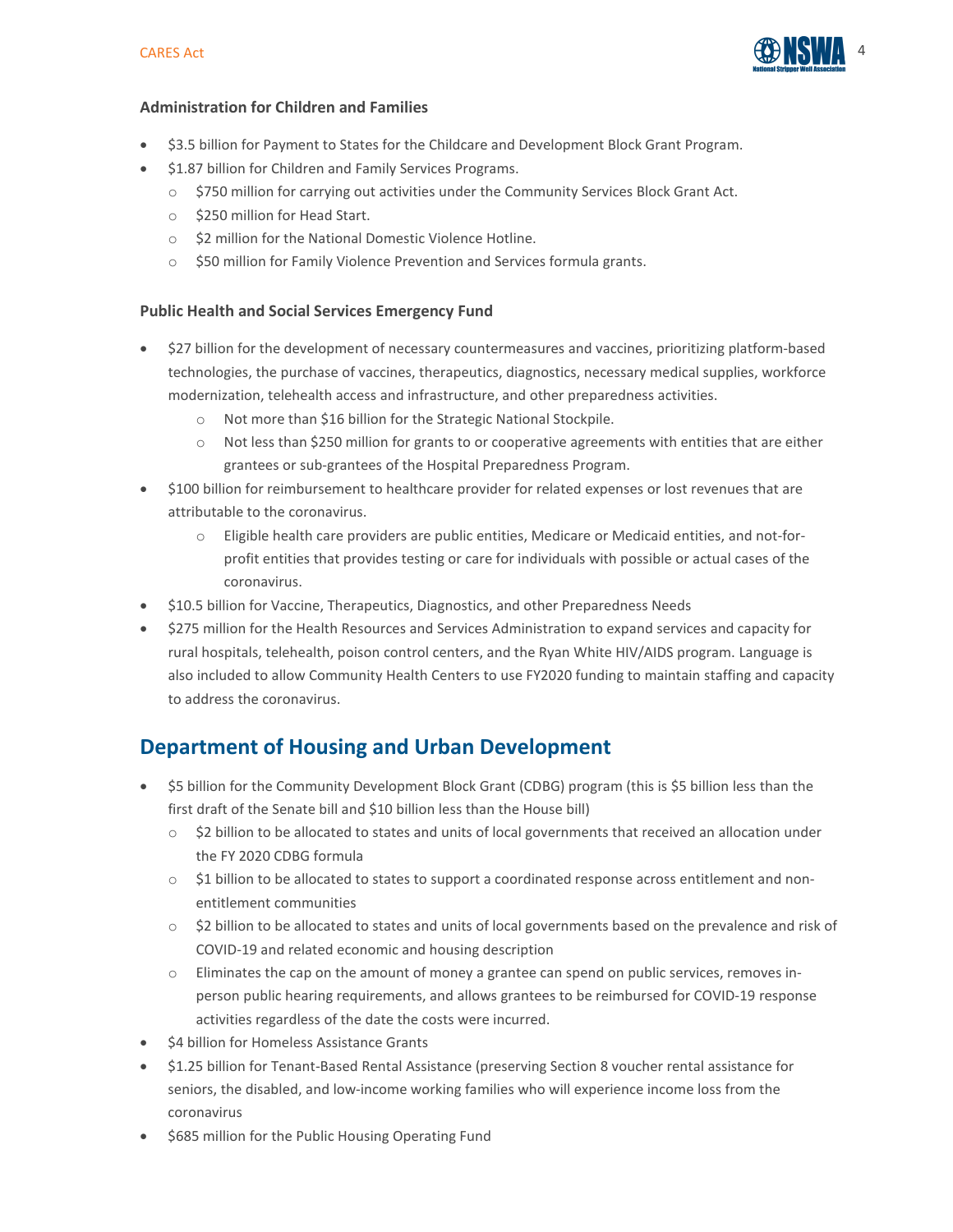

- \$65 million for the Housing Opportunities for Persons with AIDS (HOPWA)
- \$1 billion for Project-Based Rental Assistance (funds will make up for reduced tenant payments as a result of the coronavirus)
- \$50 million for the Section 202 Housing for the Elderly program
- \$15 million for the Section 811 Housing for Persons with Disabilities program
- \$2.5 million for additional fair housing enforcement

## **Department of the Interior**

#### **Bureau of Reclamation**

• \$12.5 million for the Water and Related Resources Account and \$8.1 million for the Policy and Administration Account to each support remote access, teleworking, cleaning and disinfection of facilities, incident management and liability, and medical services and equipment related to coronavirus prevention, preparation, and response.

#### **Environmental Protection Agency**

• \$7.2 million to support research efforts regarding coronavirus; staffing and associated costs for expediting registrations and other actions related to addressing coronavirus; cleaning facilities; and enhancing telework infrastructure

#### **Forest Service**

• \$7 million for Wildland Fire Management

#### **National Endowment for the Humanities**

• \$75 million for Grants and Administration

#### **National Endowment for the Arts**

• \$75 million for Grants and Administration

## **Department of Justice**

- \$850 million for Edward Byrne Justice Assistance Grants (Byrne-JAG). Funds will go directly to state and local governments, with no matching requirement, and will support overtime for state and local officers; personal protective equipment and supplies; medical needs and other supplies for inmates in state and local prisons, jails, and detention centers.
- \$50 million for the Legal Services Corporation (LSC) to meet civil legal aid needs for low-income Americans. This funding can help LSC clients facing job losses, eviction, domestic violence, and consumer scams resulting for the coronavirus crisis.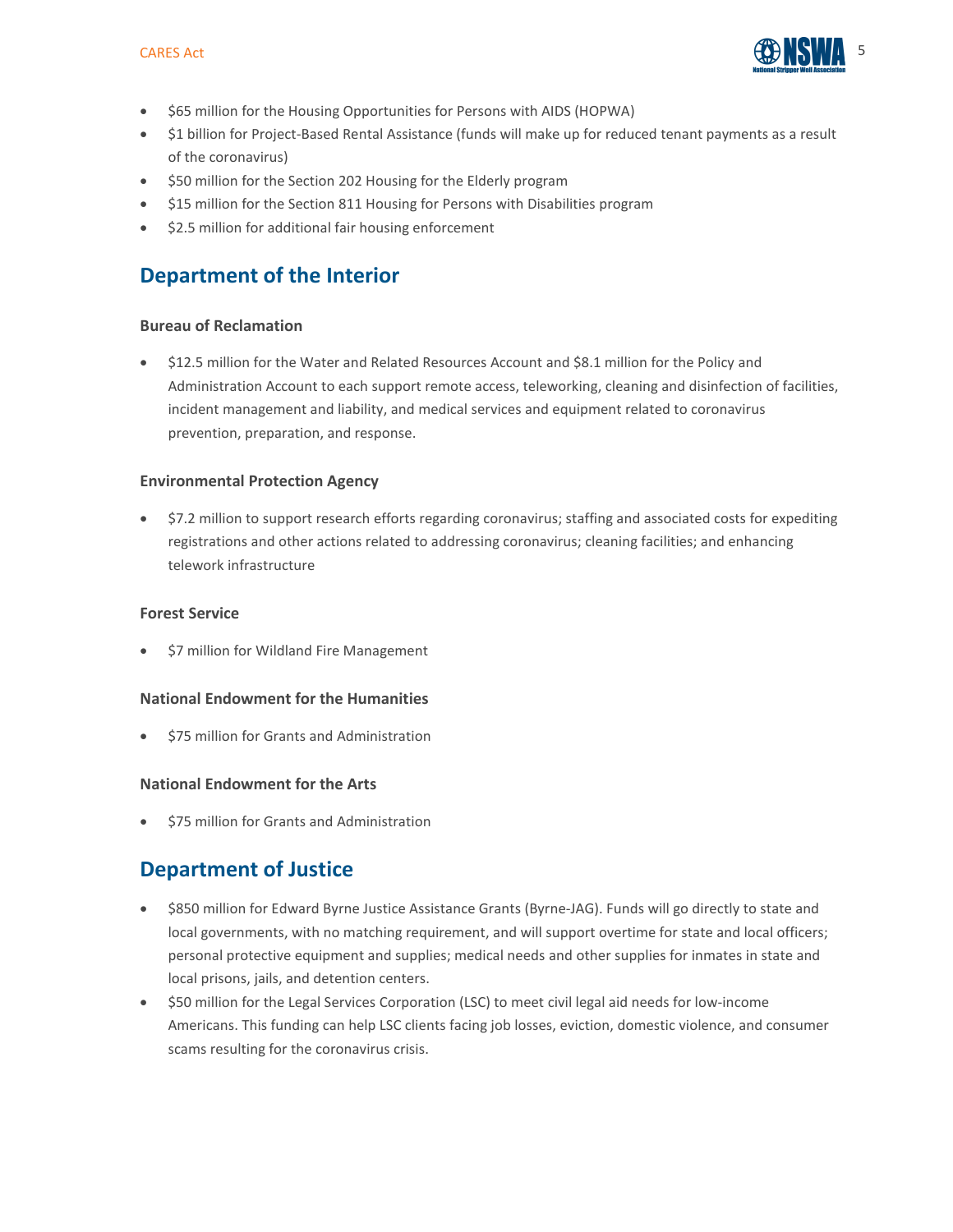

## **Department of Homeland Security**

- \$45 billion for Disaster Relief Funds to provide for the immediate needs of state and local governments to protect citizens and help them recover from the effects of COVID-19. Reimbursable activities may include medical response, personal protective equipment, National Guard deployment, coordination of logistics, safety measures, and community services.
- \$200 million for Emergency Food and Shelter Program
- \$400 million for grants that can be disbursed in a timely manner for firefighters, emergency managers, and providers of emergency food and shelter
- \$100 million for the Transportation Security Administration
- \$178 million for personal protective equipment for front-line employees. Equipment includes gloves, garments, goggles, hand sanitizer, respirators, and surgical masks for six months.
- Extends REAL ID deadline to states to September 30, 2021

## **Department of Labor**

- \$345 million for Training and Employment Services
- \$15 million to enforce worker protection laws and regulations

## **Department of State**

• \$95 million for U.S. Agency for International Development (USAID)

## **Department of Transportation**

#### **Airports**

#### **\$10 billion for Grants in Aid to Airports**

- \$500 million to increase the federal share of FY 2020 Airport Improvement Program (AIP) grants from as low as 80 percent up to 100 percent
- \$7.4 billion for commercial service airports to be used for any lawful purpose (i.e., any activity airports can legally use funds now) with 100 percent federal share
- \$100 million for general aviation (GA) airports to be used for any lawful purpose with 100 percent federal share
- \$2 billion is for grants for any lawful purpose at a 100 percent federal share apportioned by the regular AIP formula

#### **Transit**

#### **\$25 billion to Transit Infrastructure Grants**

- \$13.8 billion for §5307 Urbanized Area Formula Grants
- \$12 billion for §5311 Rural Formula Grants
- \$7.5 billion for §5337 State of Good Repair
- \$1.7 billion for §5340 Fast-Growth & High-Density State
- Funds are for transit providers, including states and local governments, for operating and capital expenses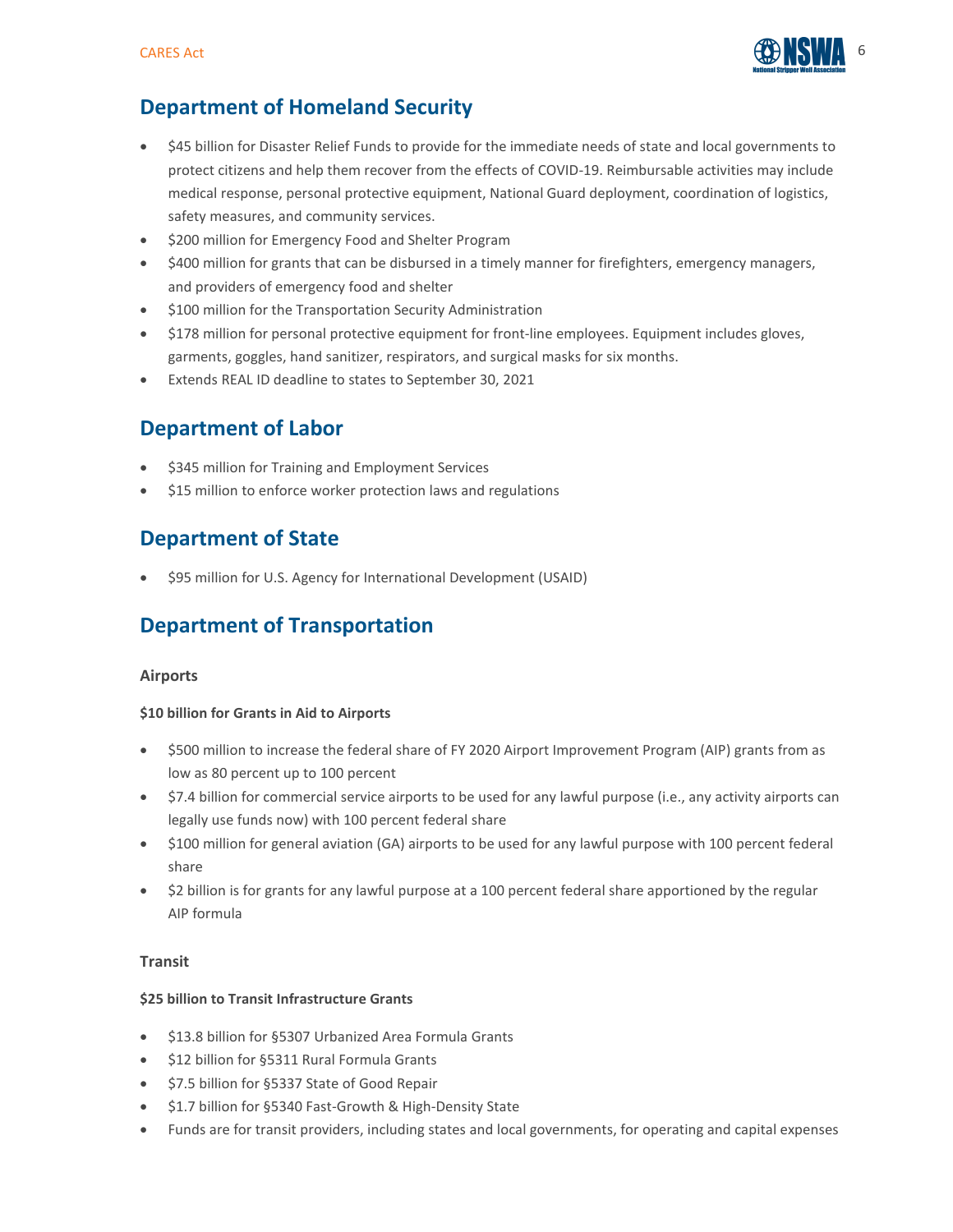

- Funds apportioned under this Act shall be apportioned no later than 7 days after the date of enactment using FY 2020 apportionment formulas
- Funds are available for the operating expenses of transit agencies related to the response to the coronavirus public health emergency beginning on January 20, 2020. Reimbursement is allowed for operating costs to maintain service and lost revenue due to this public health emergency, including the purchase of personal protective equipment, and paying the administrative leave of operations personnel due to reductions in service.
- 100% Federal cost share

#### **Rail**

- \$492 million for Amtrak Northeast Corridor Grants
- \$526 million for Amtrak National Network Grants

#### **Also included in the bill:**

- \$56 million for Essential Air Service subsidies
- \$25 million in previous FAA emergency appropriations repurposed for coronavirus response
- A general provision allowing truck weight limits on the Interstate system to be exceeded through September 30, 2020, for trucks carrying emergency supplies so long as the President's disaster declaration is in effect

### **Department of the Treasury**

#### **Internal Revenue Service**

• \$250 million for the Internal Revenue Service to support taxpayer services in the extended filing season

#### **Election Assistance Commission**

• \$400 million for Election Security Grants to help states respond to the coronavirus for the 2020 election cycle

#### **Federal Communications Commission**

• \$200 million for the Connected Care Pilot Program that will support efforts of health care providers to address the coronavirus by using telehealth to connect with patients.

#### **Pandemic Response Accountability Committee**

• \$80 million to promote transparency and support oversight of funds provided in this legislation to prevent, prepare for, and respond to coronavirus, domestically or internationally.

#### **Small Business Administration**

• \$562 million for the Disaster Loans Program to ensure that SBA has the resources to provide Economic Injury Disaster Loans (EIDL) to businesses that need financial support. SBA has signed emergency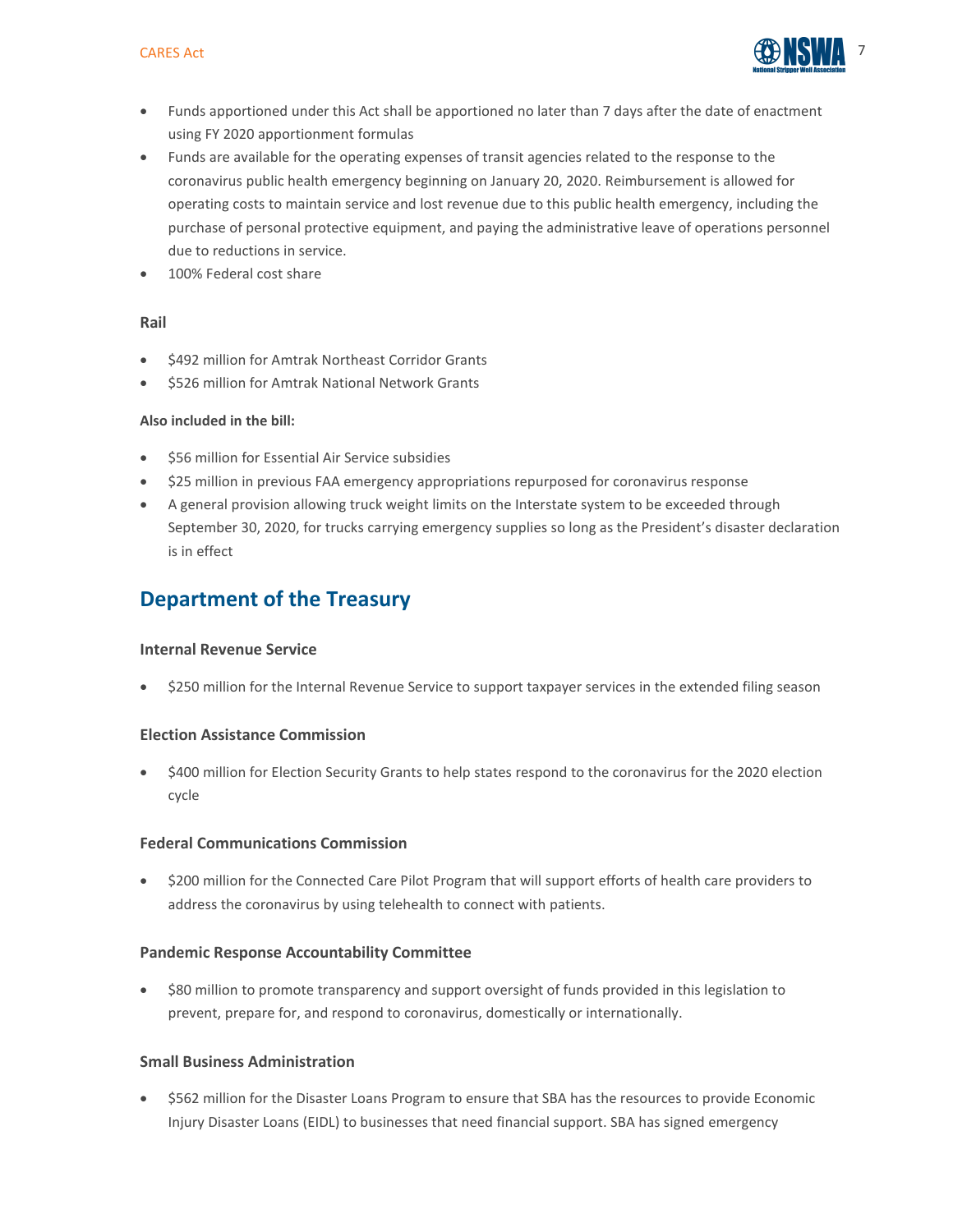

declarations for all 50 states, DC, Puerto Rico, and the US Virgin Islands making EIDL available to assist small businesses nationwide.

## **Department of Veterans Affairs**

- \$14.4 billion for medical services to support increased demand for healthcare services at VA facilities and through telehealth, including the purchase of medical equipment and supplies, testing kits, and personal protective equipment. Also enables VA to provide additional support for vulnerable veterans, including through programs to assist homeless or at-risk of becoming homeless veterans, as well as within VA-run nursing homes and community living centers.
- \$2.1 billion for medical community care, specifically emergency room and urgent care
- \$606 million for medical facilities to support development of alternative care sites and procurement of mobile treatment centers
- \$150 million for grants for construction of state extended care facilities

## **U.S. Army Corps of Engineers**

• \$50 million for the Operation and Maintenance Account to support Emergency Operations Centers and emergency operations in Corps Districts to ensure the continuous operation of Corps projects across the country related to coronavirus prevention, preparation, and response.

## **Important Provisions of Title I of the CARES Act— Keep American Workers Paid and Employed Act**

Title I provides \$377 billion to help prevent workers from losing their jobs and small businesses from faltering due to economic losses caused by COVID-19.

## **Paycheck Protection Program**

- Provides \$349 billion for a new Paycheck Protection Program through SBA to provide loans to small businesses to cover certain payroll costs and operations costs. Eligible entities include:
	- o Small employers with 500 employees or fewer, as well as those that meet the current SBA size standards
	- o Self-employed individuals and "gig economy" individuals
	- $\circ$  Certain nonprofits, including 501(c)(3) organizations and 501(c)(19) veteran organizations, and tribal business concerns with under 500 employees
- Covered payroll costs include salary, wages, and payment of cash tips (up to an annual rate of pay of \$100,000); employee group health care benefits, including insurance premiums; retirement contributions; covered leave; and operating costs like mortgage, rent, and utility payments.
- If the employer maintains its payroll, then the portion of the loan used for covered payroll costs, interest on mortgage obligations, rent, and utilities would be forgiven.
- The size of the loans would equal 250 percent of an employer's average monthly payroll. The maximum loan amount would be \$10 million.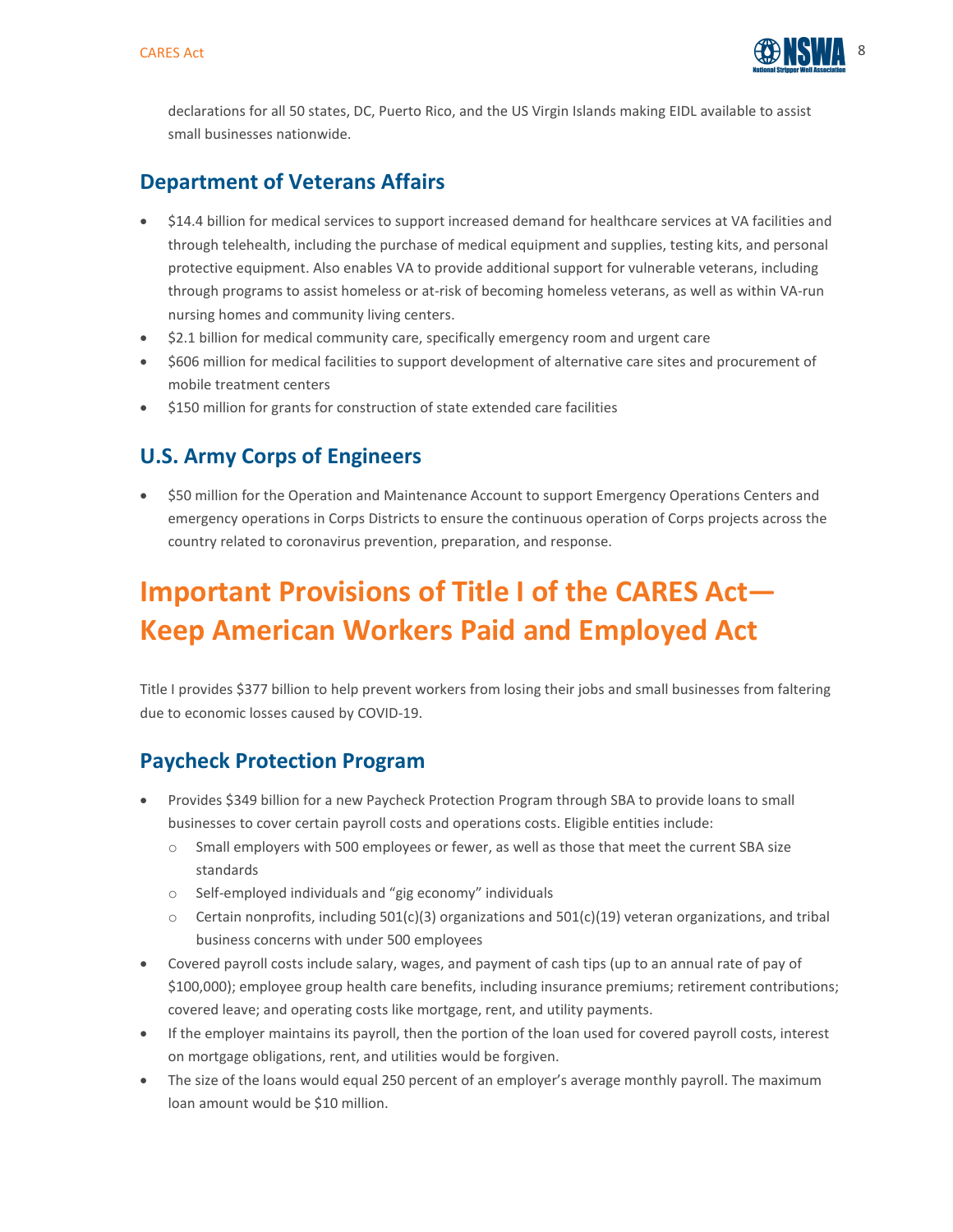

- Loans would be available immediately through more than 800 existing SBA-certified lenders, including banks, credit unions, and other financial institutions, and SBA would be required to streamline the process to bring additional lenders into the program.
- The maximum loan amount for SBA Express loans would be increased from \$350,000 to \$1 million. Express loans provide borrowers with revolving lines of credit for working capital purposes.

## **Entrepreneurial Development**

- Provides additional financial awards totaling \$240 million to resource partners of SBA (Small Business Development Centers and Women's Business Centers) to provide counseling, training, and education on SBA resources and business resiliency to small business owners impacted by COVID-19.
- Provides \$25 million in grants to support the develop a training program and online platform on the various resources and information available to small businesses related to COVID-19.
- Provides \$10 million for the Minority Business Development Agency to provide these services through Minority Business Centers and Minority Chambers of Commerce.

## **Emergency EIDL Grants**

- Provides \$10 billion to support the SBA's Economic Injury Disaster Loans (EIDL) program, which is expanded by the bill.
- Allow businesses that apply for an EIDL expedited access to capital through an Emergency Grant—an advance of \$10,000 within three days to maintain payroll, provide paid sick leave, and to service other debt obligations. (The authority to carry out Emergency EIDL Grants terminates on December 30, 2020.)

## **Small Business Debt Relief**

• Provides \$17 billion to SBA to pay all principal, interest, and fees on all existing SBA loan products, including 7(a), Community Advantage, 504, and Microloan programs, for six months to provide relief to small businesses negatively affected by COVID-19.

## **Important Provisions of Title II of the CARES Act— Assistance for American Workers, Families, and Businesses**

## **Unemployment Insurance Provisions**

- Creates a temporary Pandemic Unemployment Assistance program through December 31, 2020, to provide payment to those not traditionally eligible for unemployment benefits (self-employed, independent contractors, those with limited work history, and others) who are unable to work as a direct result of the coronavirus public health emergency.
- Provides payment to states to reimburse nonprofits, government agencies, and Indian tribes for half of the costs they incur through December 31, 2020, to pay unemployment benefits.
- Provides an additional \$600 per week payment to each recipient of unemployment insurance or Pandemic Unemployment Assistance recipient for up to three months.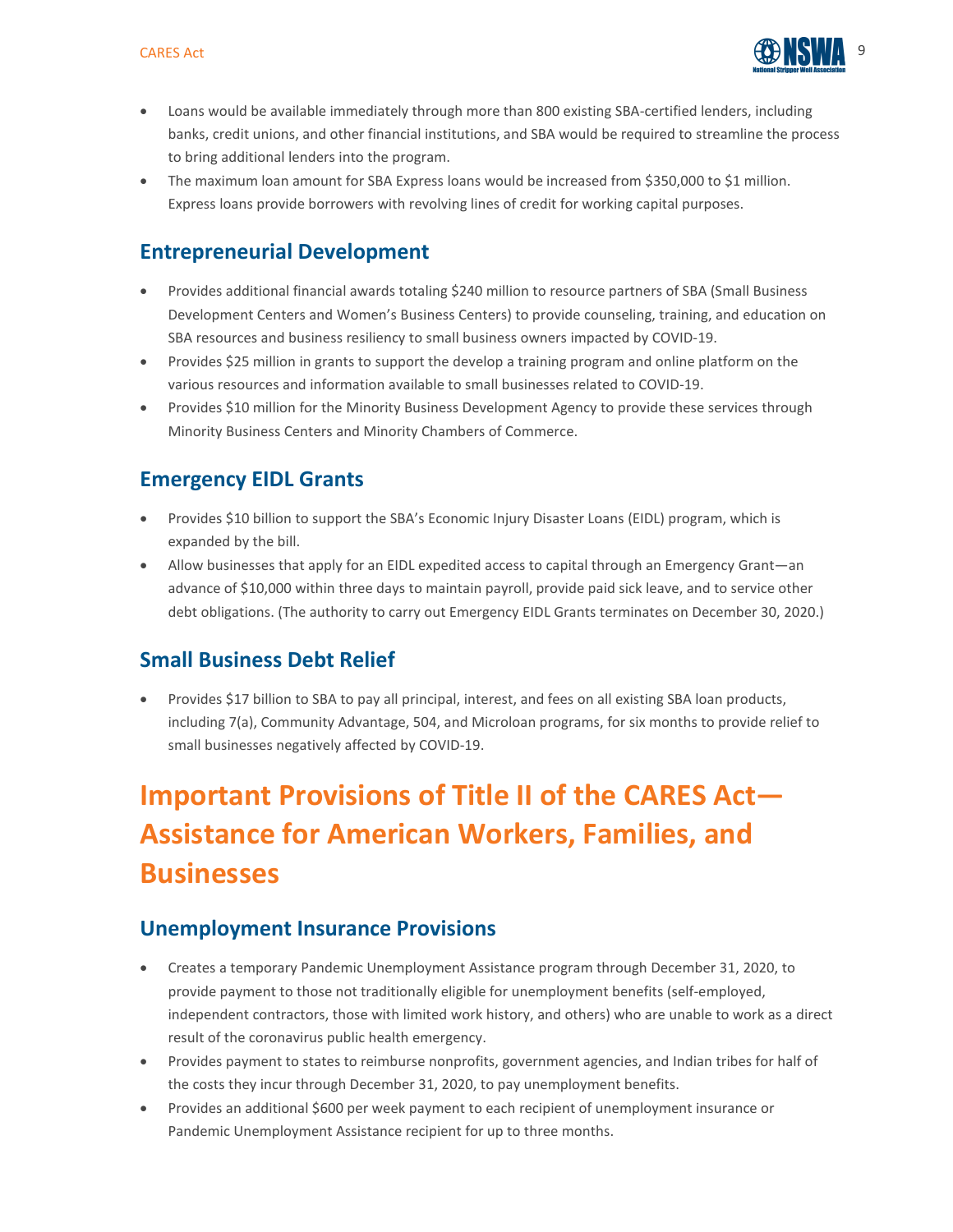

- Provides funding to pay the cost of the first week of unemployment benefits through December 31, 2020, for states that choose to pay recipients as soon as they become unemployed instead of waiting one week before the individual is eligible to receive unemployment benefits.
- Provides an additional 13 weeks of unemployment benefits through December 31, 2020, to help those who remain unemployed after weeks of state unemployment are no longer available.
- Provides funding to support "short-time compensation" programs, where employers reduce employee's hours instead of laying off workers and the employees with reduced hours receive a pro-rated unemployment benefit. This provision would pay 100 percent of the costs they incur in providing shorttime compensation through December 31, 2020.
- Provides funding to support states which begins a "short-time compensation" program. This provision would pay 50 percent of the costs a state incurs in providing short-time compensation through December 31, 2020.
- Provides \$100 million in grants to states that enact "short-time compensation" programs to help them implement and administer these programs.

## **Recovery Rebates & Other Individual Provisions**

- Creates a 2020 Recovery Rebates for Individuals Program: All U.S. residents with adjusted gross income up to \$75,000 (\$150,000 married), who are not a dependent of another taxpayer and have a work eligible social security number, are eligible for the full \$1,200 (\$2,400 married) rebate. In addition, they are eligible for an additional \$500 per child. This is true even for those who have no income, as well as those whose income comes entirely from non-taxable means-tested benefit programs, such as SSI benefits.
- For most Americans, no action on their part will be required in order to receive a rebate check. The IRS will base these amounts on the taxpayer's 2019 tax return if filed, but if the taxpayer has not yet filed, the rebate will be based on the taxpayer's 2018 filed return. The rebate amount is reduced by \$5 for each \$100 that a taxpayer's income exceeds the phase-out threshold. The amount is completely phased-out for single filers with incomes exceeding \$99,000, \$146,500 for head of household filers with one child, and \$198,000 for joint filers with no children.
- For the vast majority of Americans, no action on their part will be required in order to receive a rebate check as IRS will use a taxpayer's 2019 tax return if filed, or in the alternative their 2018 return. This includes many low-income individuals who file a tax return in order to take advantage of the refundable Earned Income Tax Credit and Child Tax Credit. The rebate amount is reduced by \$5 for each \$100 that a taxpayer's income exceeds the phase-out threshold. The amount is completely phased-out for single filers with incomes exceeding \$99,000, \$146,500 for head of household filers with one child, and \$198,000 for joint filers with no children.
- Consistent with previous disaster-related relief, the bill waives the 10-percent early withdrawal penalty for distributions up to \$100,000 from qualified retirement accounts for coronavirus-related purposes made on or after January 1, 2020.
- Permits tax filers to deduct up to \$300 of cash contributions, whether they itemize their deductions or not. The bill also increases the limitations on deductions for charitable contributions by individuals who itemize, as well as corporations. For individuals, the 50-percent of adjusted gross income limitation is suspended for 2020. For corporations, the 10-percent limitation is increased to 25 percent of taxable income. This provision also increases the limitation on deductions for contributions of food inventory from 15 percent to 25 percent.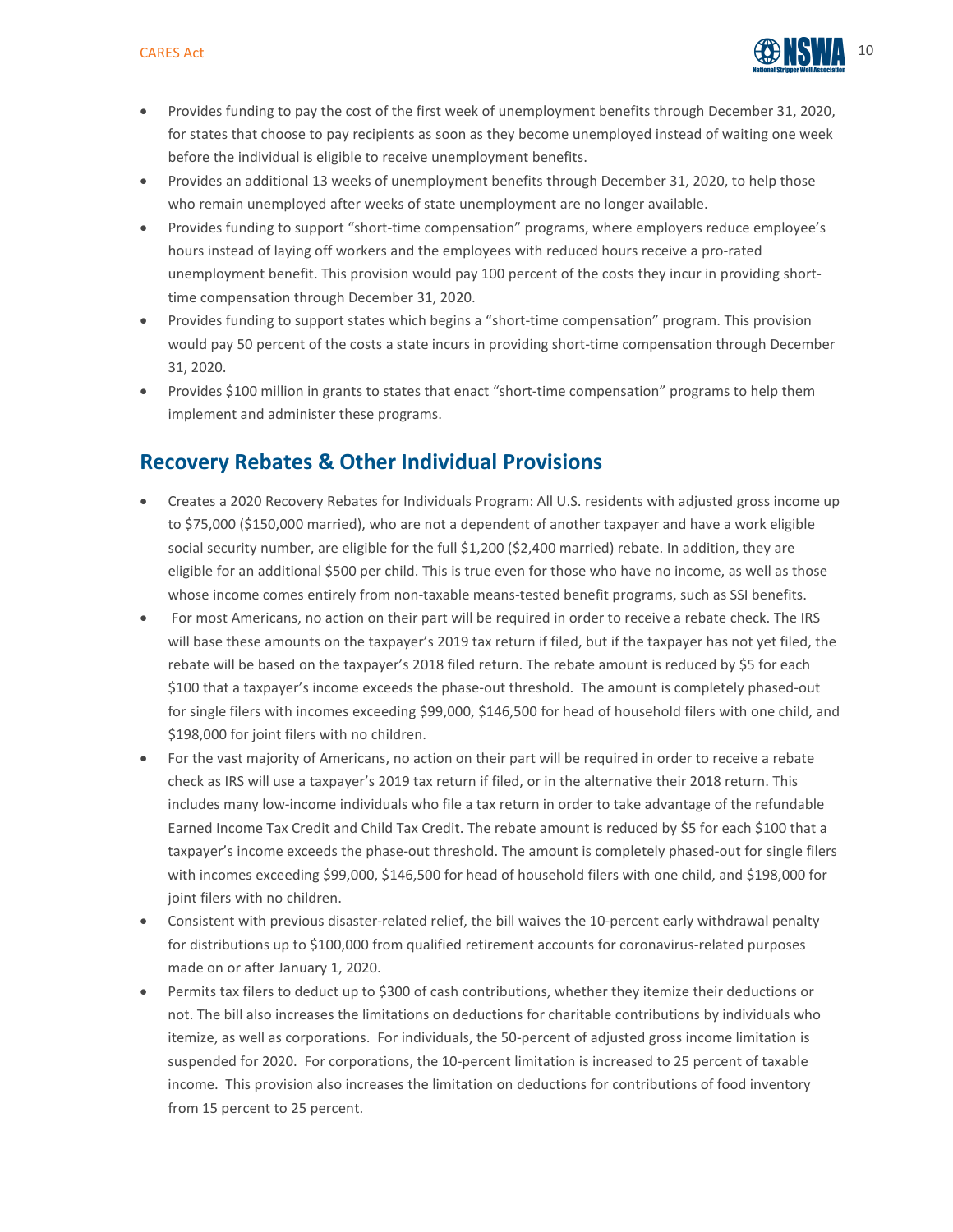

• Enables employers to provide a student loan repayment benefit to employees on a tax-free basis. Under the provision, an employer may contribute up to \$5,250 annually toward an employee's student loans, and such payment would be excluded from the employee's income. The \$5,250 cap applies to both the new student loan repayment benefit as well as other educational assistance (e.g., tuition, fees, books) provided by the employer under current law. The provision applies to any student loan payments made by an employer on behalf of an employee after date of enactment and before January 1, 2021.

## **Business Provisions**

- Allows employers and self-employed individuals to defer payment of the employer share of the Social Security tax they otherwise are responsible for paying to the federal government with respect to their employees.
- Temporarily increases the amount of interest expense businesses are allowed to deduct on their tax returns, by increasing the 30-percent limitation to 50 percent of the taxable income (with adjustments) for 2019 and 2020.
- Corporate alternative minimum tax (AMT) was repealed as part of the Tax Cuts and Jobs Act, but corporate AMT credits were made available as refundable credits over several years, ending in 2021. The provision accelerates the ability of companies to recover those AMT credits, permitting companies to claim a refund now and obtain additional cash flow during the COVID-19 emergency.
- Waives the federal excise tax on any distilled spirits used for or contained in hand sanitizer that is produced and distributed in a manner consistent with guidance issued by the Food and Drug Administration and is effective for calendar year 2020.

## **Important Provisions of Title III of the CARES Act— Supporting America's Health Care System in the Fight Against the Coronavirus**

## **Health Provisions**

#### **Addressing Supply Shortages**

- Directs the National Academies to study the manufacturing supply chain of drugs and medical devices and provide Congress with recommendations to strengthen the U.S. manufacturing supply chain.
- Clarifies that the Strategic National Stockpile can stockpile medical supplies, such as the swabs necessary for diagnostic testing for COVID-19.
- Provides permanent liability protection for manufacturers of personal respiratory protective equipment, such as masks and respirators, in the event of a public health emergency, to incentivize production and distribution.
- Requires the Food and Drug Administration (FDA) to prioritize and expedite the review of drug applications and inspections to prevent or mitigate a drug shortage.
- Clarifies that during a public health emergency, a medical device manufacturer is required to submit information about a device shortage or device component shortage upon request of the FDA.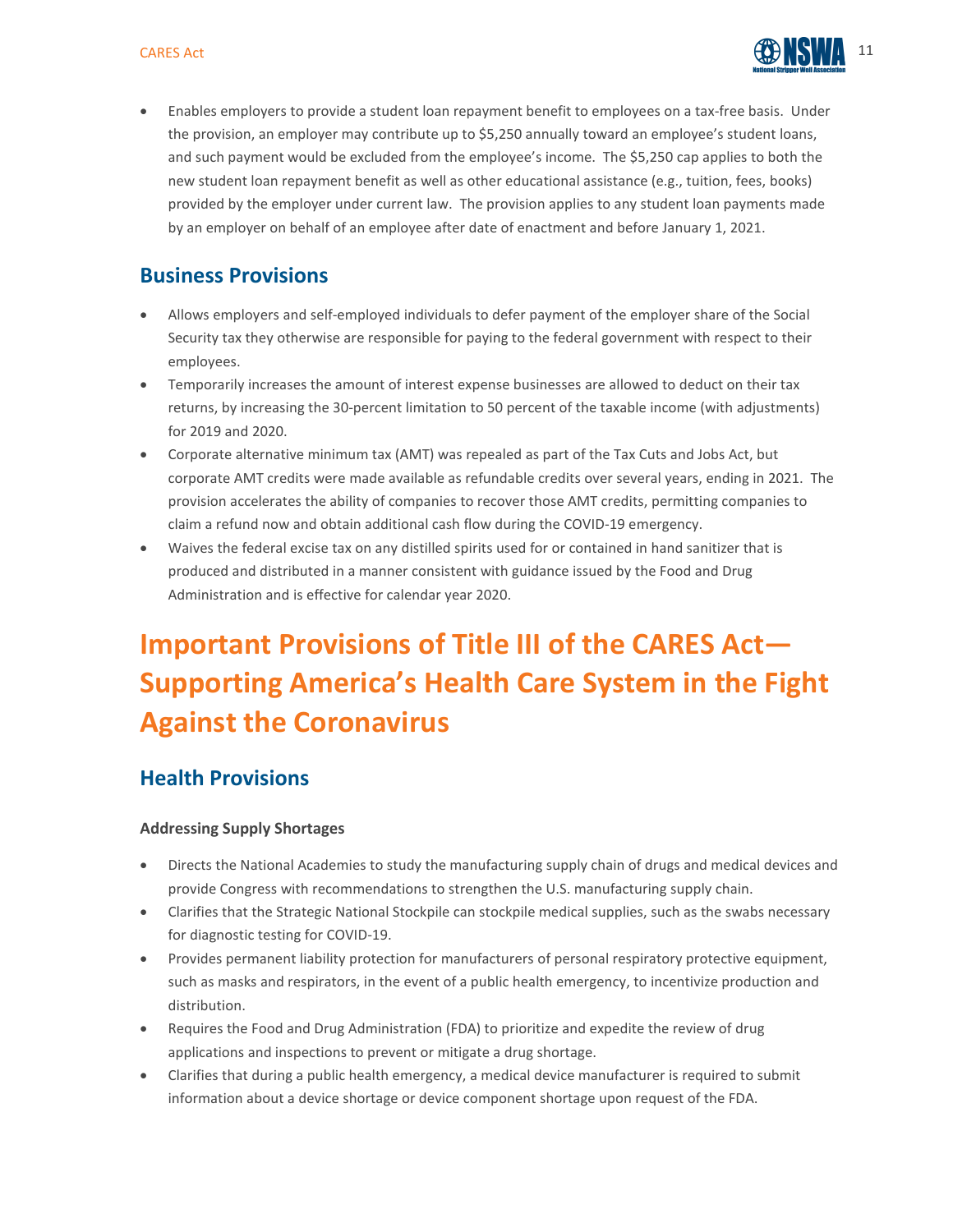

#### **Access to Health Care for COVID-19 Patients**

- Clarifies that all testing for COVID-19 is to be covered by private insurance plans without cost sharing, including those tests without an EUA by the FDA.
- For COVID-19 testing covered with no cost to patients, requires an insurer to pay either the rate specified in a contract between the provider and the insurer, or, if there is no contract, a cash price posted by the provider.
- Provides \$1.32 billion in supplemental funding to community health centers on the front lines of testing and treating patients for COVID-19
- Reauthorizes Health Resources and Services Administration (HRSA) grant programs that promote the use of telehealth technologies for health care delivery, education, and health information services.
- Telehealth offers flexibility for patients with, or at risk of contracting, COVID-19 to access screening or monitoring care while avoiding exposure to others.
- Reauthorizes HRSA grant programs to strengthen rural community health by focusing on quality improvement, increasing health care access, coordination of care, and integration of services.
- Rural residents are disproportionately older and more likely to have a chronic disease, which could increase their risk for more severe illness if they contract COVID-19.
- Establishes a Ready Reserve Corps to ensure we have enough trained doctors and nurses to respond to COVID-19 and other public health emergencies.
- Makes clear that doctors who provide volunteer medical services during the public health emergency related to COVID-19 have liability protections.
- Waives nutrition requirements for Older Americans Act (OAA) meal programs during the public health emergency related to COVID-19 to ensure seniors can get meals in case certain food options are not available.
- Allows the Secretary of Labor to extend older adults' participation in community service projects under OAA and make administrative adjustments to facilitate their continued employment under the program.
- Reauthorizes Healthy Start, which is a program that provides grants to improve access to services for women and their families, who may need additional support during the public health emergency related to COVID-19.
- Directs the Secretary of HHS to carry out an initiative to improve awareness of the importance and safety of blood donation and the continued need for blood donations during the COVID-19 public health emergency.

#### **Innovation**

• Allows the Biomedical Advanced Research and Development Authority (BARDA) to more easily partner with the private sector on research and development, which includes helping to scale up manufacturing as appropriate, by removing the cap on other transaction authority (OTA)during a public health emergency.

#### **Health Care Workforce**

• Reauthorizes and updates Title VII of the Public Health Service Act (PHSA), which pertains to programs to support clinician training and faculty development, including the training of practitioners in family medicine, general internal medicine, geriatrics, pediatrics, and other medical specialties.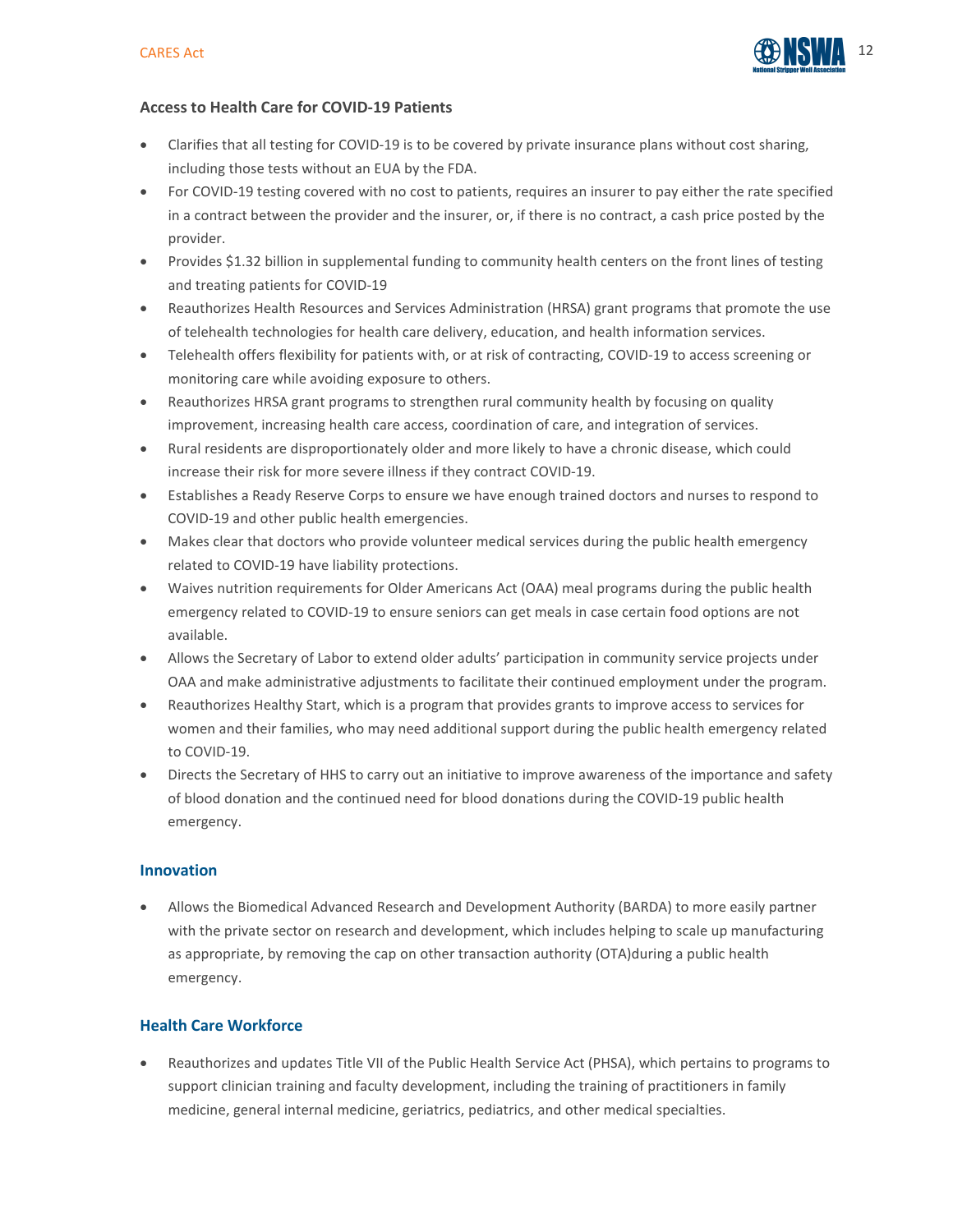

- Directs the Secretary of HHS to develop a comprehensive and coordinated plan for health workforce programs, which may include performance measures and the identification of gaps between the outcomes of such programs and relevant workforce projection needs.
- Reauthorizes and updates Title VIII of the PHSA, which pertains to nurse workforce training programs.
- Title VIII programs help to address current and emerging health care challenges by supporting the development of a robust nursing workforce, as nurses are critical in responding to the COVID-19 pandemic and future public health emergencies.

## **Education Provisions**

- Waives the institutional matching requirement for campus-based aid programs.
- Allows institutions to transfer unused work-study funds to be used for supplemental grants.
- Allows institutions to award additional SEOG funds to students impacted by COVID-19.
- Allows institutions to issue work-study payments to students who are unable to work due to work-place closures as a lump sum or in payments like paychecks.
- Provide the Secretary of Education with waiver authority to provide waivers from the Elementary and Secondary Education Act, except civil rights laws, that are necessary and appropriate due to the COVID-19 declaration of disaster.
- Requires the Secretary to defer student loan payments, principal, and interest for 6months without penalty to the student.
- Provide participants serving in the National Service Corps programs with the educational award they were due to receive before their duties had been suspended or placed on hold during the COVID-19 declaration of disaster.
- Extend the age limits and the terms of service to allow individuals serving in national service programs to continue participating in programs after the COVID-19 declaration of disaster ends.
- Provides local workforce boards with additional flexibility to use funds received under the Workforce Innovation and Opportunity Act for administrative costs, including for online resources.
- Allows Governors to utilize reserved workforce funds on rapid response activities in response to COVID-19.
- Authorizes the Secretary of Education to waive or modify current allowable uses of funds for institutional grant programs (TRIO/GEARUP/Title III/Title V/and sections of Title VII) so colleges can re-deploy resources and services to COVID-19 efforts.
- Permits institutions to request waivers from the Secretary of Education for financial matching requirements in competitive grant and other MSI grant programs in the Higher Education Act so colleges can devote institutional resources to COVID-19 efforts.
- For teachers who could not finish their year of teaching service as a result of COVID-19, their partial year of service shall be counted as a full year of service toward TEACH grant obligations or Teacher Loan Forgiveness.
- Waives a requirement that teachers must serve consecutive years of teaching service for Teacher Loan Forgiveness eligibility, if a teacher's service is not consecutive as a result of COVID-19.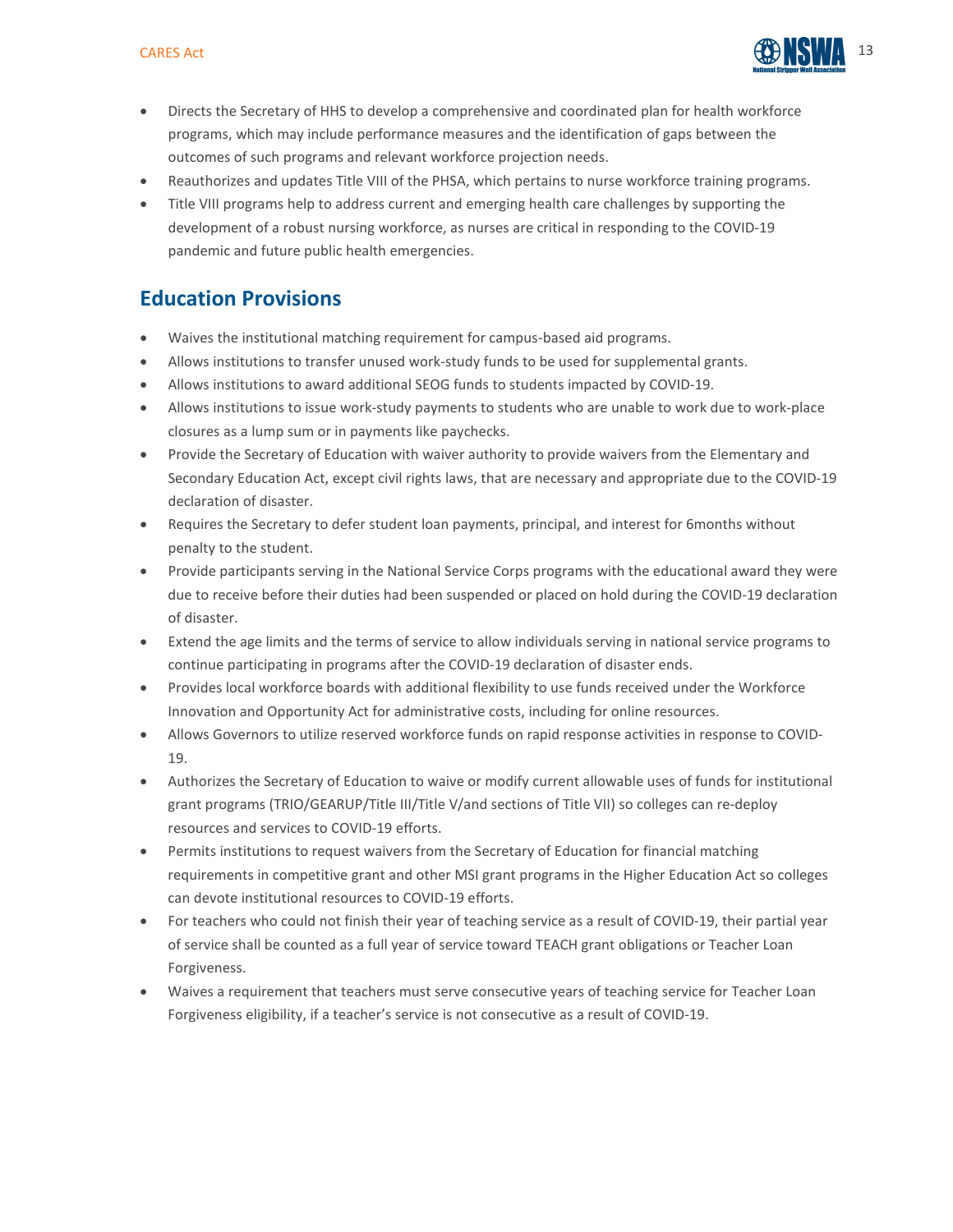

## **Labor Provisions**

- Creates a limitation stating a private employer shall not be required to pay more than \$200 per day and \$10,000 in the aggregate for each employee under the Emergency Paid Family and Medical Leave program.
- Creates a limitation stating a private employer shall not be required to pay more than \$511 per day and \$5,110 in the aggregate for sick leave or more than \$200 per day and \$2,000 in the aggregate to care for a quarantined individual or child for each employee under the Emergency Paid Sick Leave program.
- Expands the authority for the Secretary of Labor to regulate to exempt small businesses with fewer than 50 employees from paid leave provisions under the Emergency Paid Sick Leave program.
- Provides that applications for unemployment compensation and assistance with the application process are accessible in person, by phone, or online.
- Allows an employee who was laid off by a private employer on March 1, 2020 or later to have access to paid family and medical leave in certain instances if they are rehired by the employer. The employee would have had to work for the employer at least 30 days prior to being laid off.
- Allows employers to receive an advance tax credit from Treasury instead of having to be reimbursed on the back end for the paid leave tax credit. Creates regulatory authority to implement the tax credit advances.

## **Finance Committee Provisions**

- Allows a high-deductible health plan (HDHP) with a health savings account (HSA) to cover telehealth services prior to a patient reaching the deductible, increasing access for patients who may have the COVID-19 virus and protecting other patients from potential exposure.
- Allows patients to use funds in HSAs and Flexible Spending Accounts for the purchase of over-the-counter medical products, including those needed in quarantine and social distancing, without a prescription from a physician.
- Eliminates the requirement in the Coronavirus Preparedness and Response Supplemental Appropriations Act of 2020 (Public Law 116-123) that limits the Medicare telehealth expansion authority during the COVID-19 emergency period to situations where the physician or other professional has treated the patient in the past three years.
- Allows, during the COVID-19 emergency period, Federally Qualified Health Centers and Rural Health Clinics to serve as a distant site for telehealth consultations.
- Allows physician assistants, nurse practitioners, and other professionals to order home health services for beneficiaries.
- Provides prompt economic assistance to health care providers on the front lines fighting the COVID-19 virus, helping them to furnish needed care to affected patients. Specifically, this section would temporarily lift the Medicare sequester, which reduces payments to providers by 2 percent, from May 1 through December 31, 2020, boosting payments for hospital, physician, nursing home, home health, and other care.
- Allows state Medicaid programs to pay for direct support to professionals and caregivers trained to help with activities of daily living, to assist disabled individuals in the hospital to reduce length of stay and free up beds.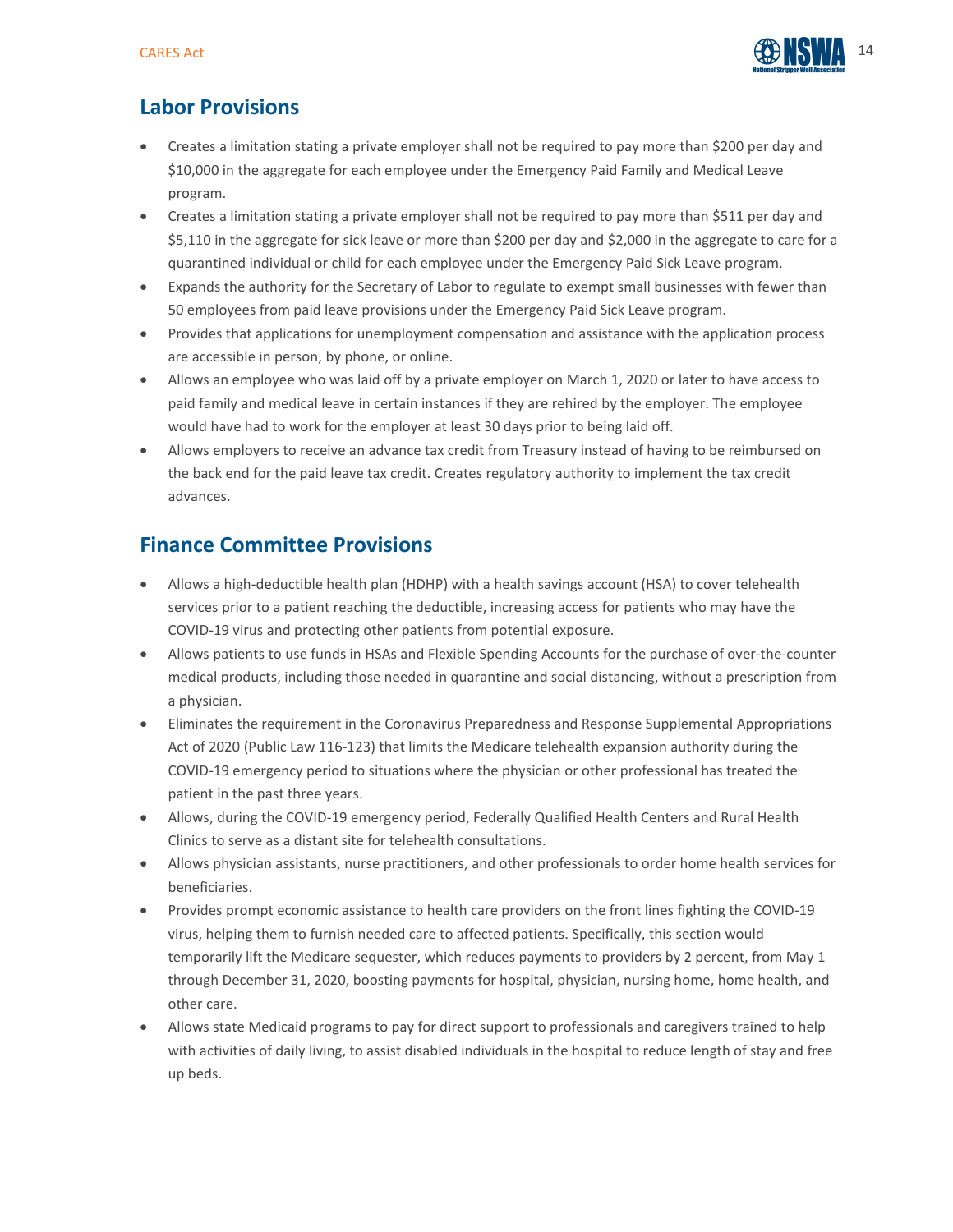

- Clarifies a section of the Families First Coronavirus Response Act of 2020 (P.L. 116-127) by ensuring that uninsured individuals can receive a COVID-19 test and related service with no cost-sharing in any state Medicaid program that elects to offer such enrollment option.
- Clarifies a section of P.L. 116-127 by ensuring that beneficiaries can receive all tests for COVID-19 in Medicare Part B with no cost-sharing.
- Amends a section of P.L. 116-127 to ensure that states are able to receive the Medicaid 6.2 percent FMAP increase.

## **Health and Human Services Extenders**

- Increases payments for the work component of physician fees in areas where labor cost is determined to be lower than the national average through December 1, 2020.
- Provides funding for HHS to contract with a consensus-based entity, e.g., the National Quality Forum (NQF), to carry out duties related to quality measurement and performance improvement through November 30, 2020.
- Extends funding for beneficiary outreach and counseling related to low-income programs through November 30, 2020.
- Extends the Medicaid Money Follows the Person demonstration that helps patients transition from the nursing home to the home setting through November 30, 2020.
- Delays scheduled reductions in Medicaid disproportionate share hospital payments through November 30, 2020.
- Extends the Medicaid Community Mental Health Services demonstration that provides coordinated care to patients with mental health and substance use disorders, through November 30, 2020.
- Extends TANF and related programs through November 30, 2020.
- Extends mandatory funding for community health centers, the National Health Service Corps, and the Teaching Health Center Graduate Medical Education Program at current levels through November 30, 2020.
- Extends mandatory funding for the Special Diabetes Program for Type I Diabetes and the Special Diabetes Program for Indians at current levels through November 30, 2020.

## **Over-the-Counter Drugs**

- Reforms the regulatory process for over-the-counter (OTC) drug monographs by allowing the Food and Drug Administration (FDA) to approve changes OTC drugs administratively, rather than going through a full notice and comment rulemaking.
- Requires an annual update to Congress regarding FDA's progress in evaluating certain pediatric indications for certain cough and cold monograph drugs for children under age six.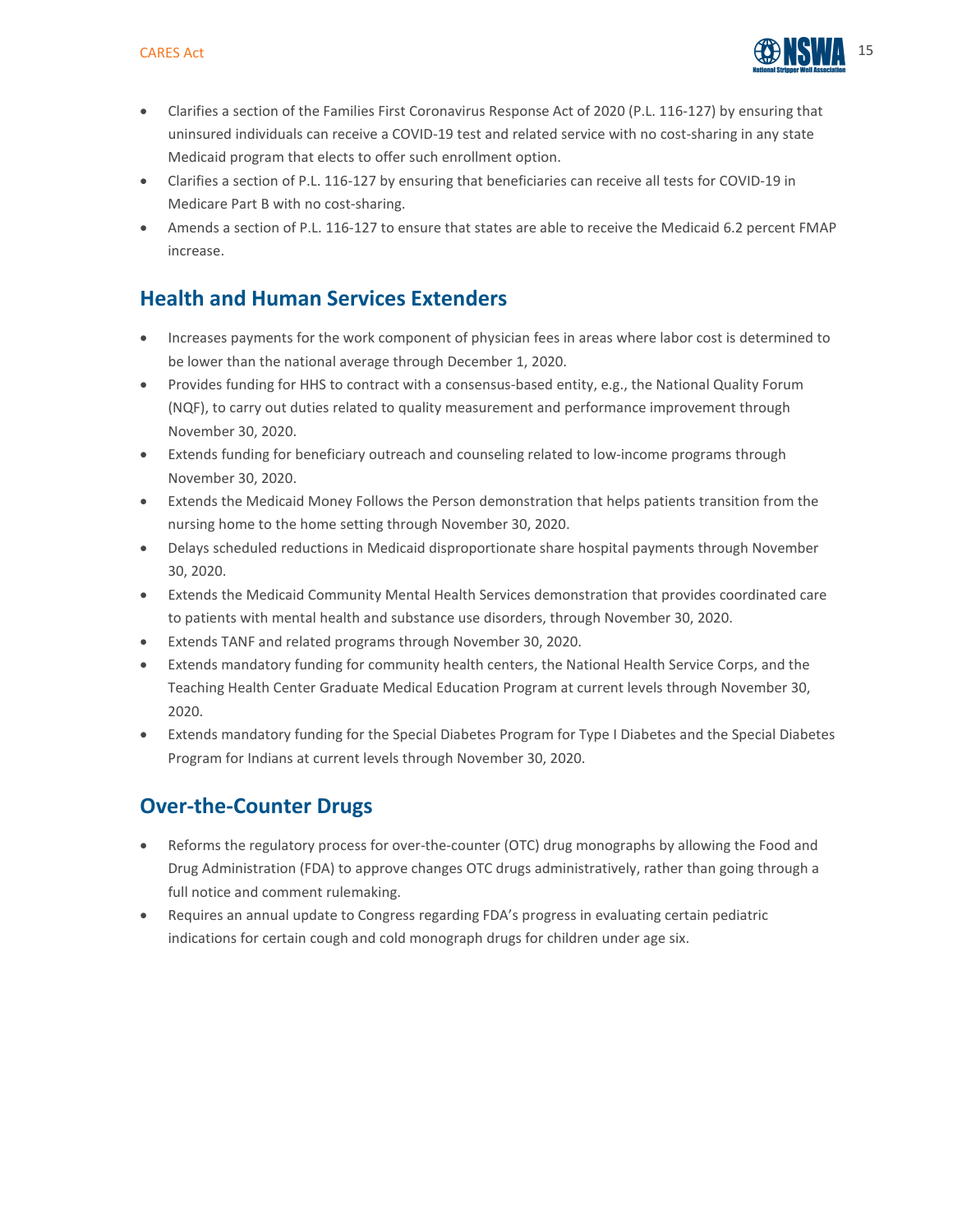

## **Important Provisions of Title IV of the CARES Act— Economic Stabilization and Assistance to Severely Distressed Sectors of the United States Economy**

- Provides \$500 billion to the Treasury's Exchange Stabilization Fund to provide loans, loan guarantees, and other investments, distributed as follows:
	- o Direct lending, including:
		- \$25 billion for passenger air carriers, eligible businesses that are certified under part 145 of title 15, Code of Federal Regulations, and approved to perform inspection, repair, replace, or overhaul services, and ticket agents
		- \$4 billion for cargo air carriers
		- **517 billion for businesses important to maintaining national security**
	- $\circ$  \$454 billion, as well as any amounts available but not used for direct lending, for loans, loan guarantees, and investments in support of the Federal Reserve's lending facilities to eligible businesses, states, and municipalities. Federal Reserve 13(3) lending is a critical tool that can be used in times of crisis to help mitigate extraordinary pressure in financial markets that would otherwise have severe adverse consequences for households, businesses, and the U.S. economy.
	- o All authority to make new loans, loan guarantees, or other investments provided under this Title shall terminate on December 31, 2020. The duration of all loans under this Title shall not exceed five years.
	- o All direct lending must meet the following criteria:
		- Alternative financing is not reasonably available to the business;
		- The loan is sufficiently secured or made at an interest rate that reflects the risk of the loan and, if possible, not less than an interest rate based on market conditions for comparable obligations before the coronavirus outbreak;
		- **The duration of the loan shall be as short as possible and shall not exceed 5 years;**
		- **Borrowers and their affiliates cannot engage in stock buybacks, unless contractually obligated, or** pay dividends until the loan is no longer outstanding or one year after the date of the loan;
		- Borrowers must, until September 30, 2020, maintain its employment levels as of March 24, 2020, to the extent practicable, and retain no less than 90 percent of its employees as of that date;
		- A borrower must certify that it is a U.S.-domiciled business and its employees are predominantly located in the U.S.;
		- The loan cannot be forgiven; and
		- In the case of borrowers critical to national security, their operations are jeopardized by losses related to the coronavirus pandemic.
			- o Any lending through a 13(3) facility established by the Federal Reserve under this Section must be broad-based, with verification that each participant is not insolvent and is unable to obtain adequate financing elsewhere. Loan forgiveness is not permissible in any such credit facility.
			- $\circ$  Treasury will endeavor to implement a special 13(3) facility through the Federal Reserve targeted specifically at nonprofit organizations and businesses between 500 and 10,000 employees, subject to additional loan criteria and obligations on the recipient, such as: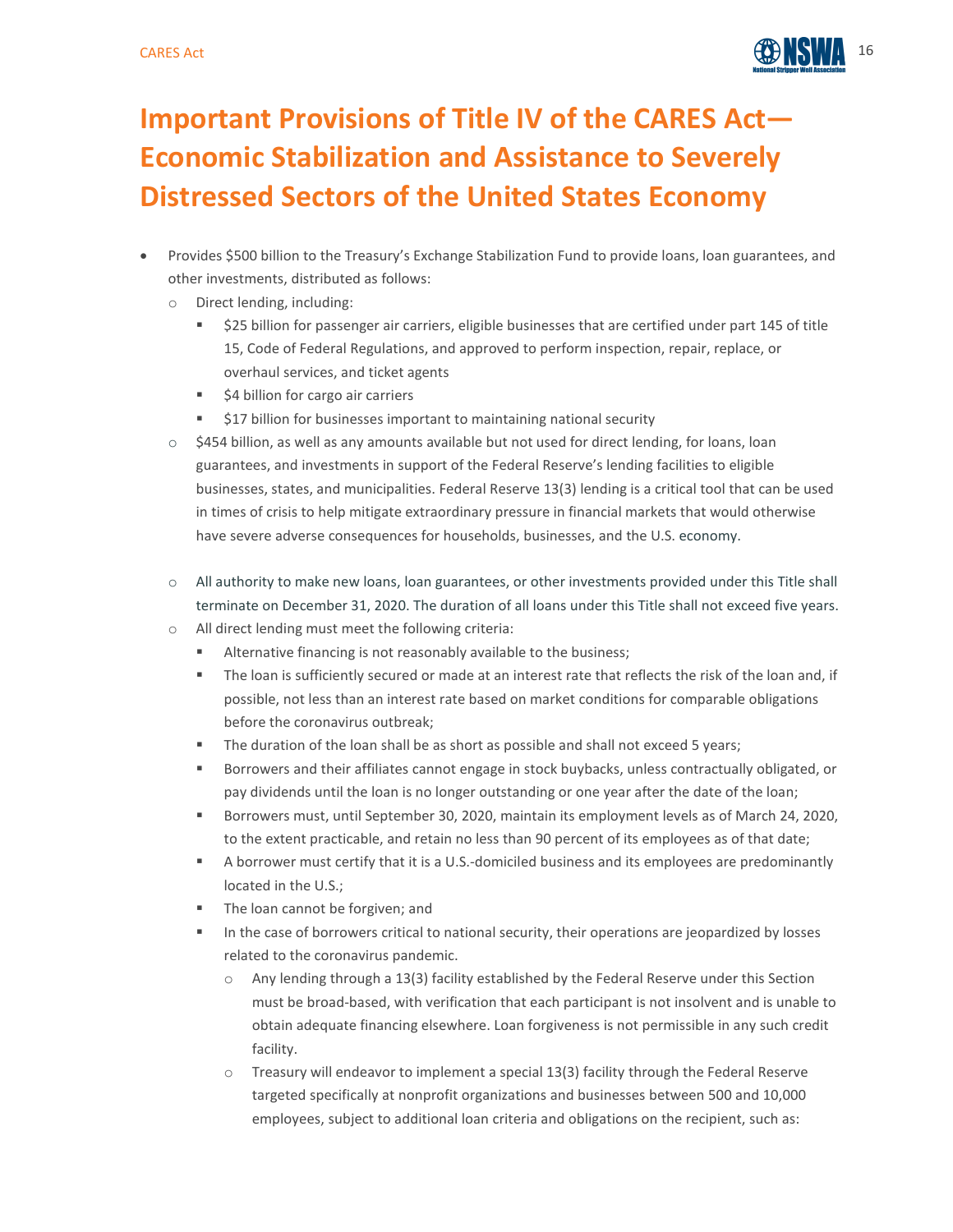

- The funds received must be used to retain at least 90 percent of the recipient's workforce, with full compensation and benefits, through September 30, 2020;
- The recipient will not outsource or offshore jobs for the term of the loan plus an additional two years;
- The recipient will not abrogate existing collective bargaining agreements for the term of the loan plus an additional two years; and
- The recipient must remain neutral in any union organizing effort for the term of the loan.
- Prohibits foreclosures on all federally-backed mortgage loans for a 60-day period beginning on March 18, 2020. Provides up to 180 days of forbearance for borrowers of a federally-backed mortgage loan who have experienced a financial hardship related to the COVID-19 emergency. Applicable mortgages included those purchased by Fannie Mae and Freddie Mac, insured by HUD, VA, or USDA, or directly made by USDA. The authority provided under this section terminates on the earlier of the termination date of the national emergency concerning the coronavirus or December 31, 2020.
- Provides up to 90 days of forbearance for multifamily borrowers with a federally backed multifamily mortgage loan who have experienced a financial hardship. Borrowers receiving forbearance may not evict or charge late fees to tenants for the duration of the forbearance period. Applicable mortgages include loans to real property designed for 5 or more families that are purchased, insured, or assisted by Fannie Mae, Freddie Mac, or HUD. The authority provided under this section terminates on the earlier of the termination date of the national emergency concerning the coronavirus or December 31, 2020.
- For 120 days beginning on the date of enactment, landlords are prohibited from initiating legal action to recover possession of a rental unit or to charge fees, penalties, or other charges to the tenant related to such nonpayment of rent where the landlord's mortgage on that property is insured, guaranteed, supplemented, protected, or assisted in any way by HUD, Fannie Mae, Freddie Mac, the rural housing voucher program, or the Violence Against Women Act of 1994.

## **Important Provisions of Title V of the CARES Act— Coronavirus Relief Funds**

## **Coronavirus Relief Fund (also being referred to as "State Stabilization Fund")**

- Provides a total of \$150 billion to States, Territories, and Tribal governments to use for expenditures incurred due to the public health emergency with respect to COVID-19 in the face of revenue declines, allocated by population proportions, with a minimum of \$1.25 billion for states with relatively small populations. **Direct allocations from the Coronavirus Relief Fund will only be made to local governments with populations greater than 500,000.**
- Within 30 days of enactment the Treasury secretary shall distribute funds to state and local governments.
- A State, Tribal government, and unit of local government shall use the funds provided under a payment made under the Coronavirus Relief Fund to cover only those costs of the State, Tribal government, or unit of local government that:
	- $\circ$  are necessary expenditures incurred due to the public health emergency with respect to COVID-19